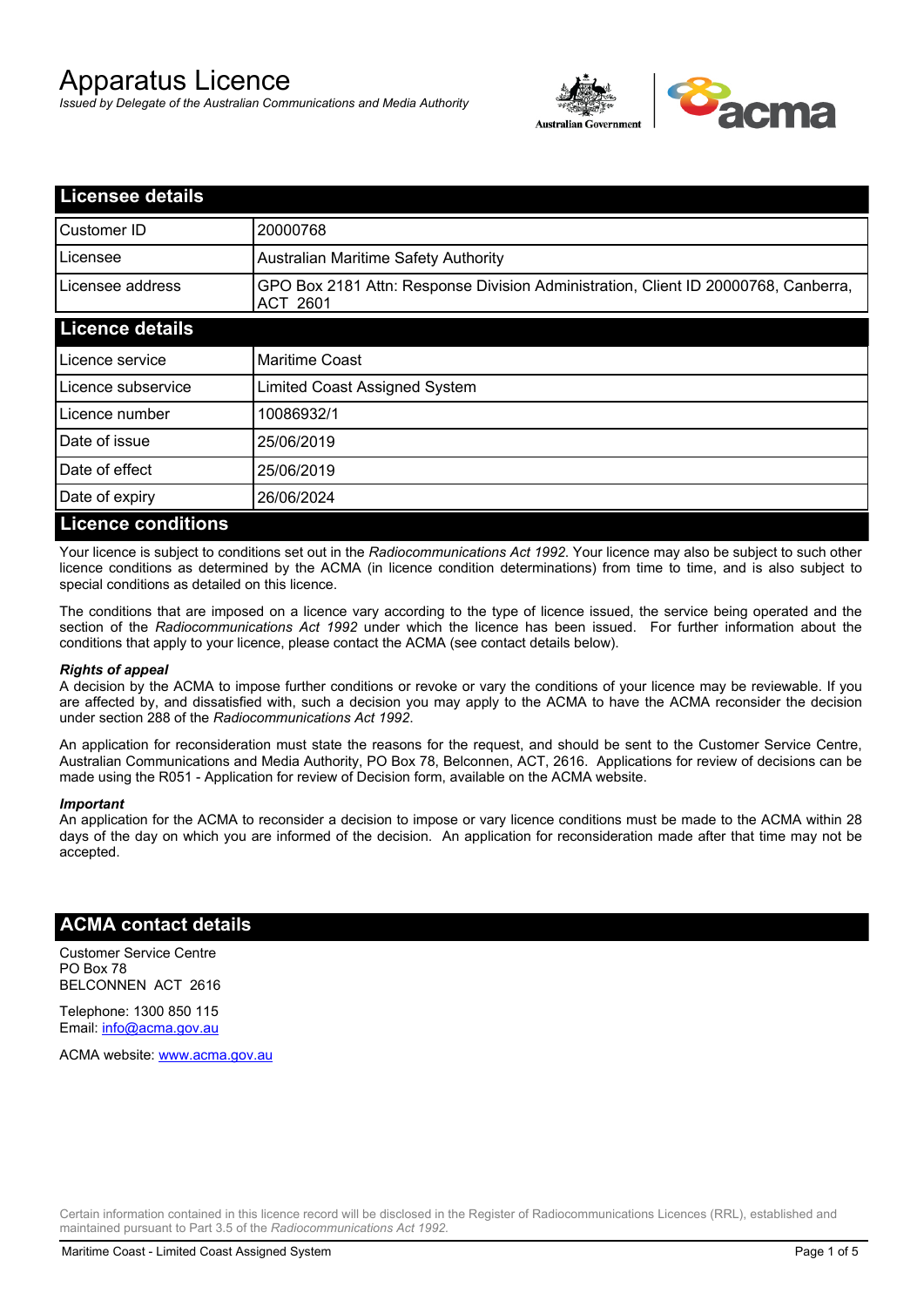# **Advisory Notes applying to licence no.: 10086932/1**

Conditions applicable to the operation of Limited Coast Assigned System authorised under this licence can be found in the Radiocommunications Licence Conditions (Apparatus Licence) Determination and the Radiocommunications Licence Conditions (Maritime Coast Licence) Determination. Copies of these determinations are available from the ACMA and from the ACMA home page (www.acma.gov.au).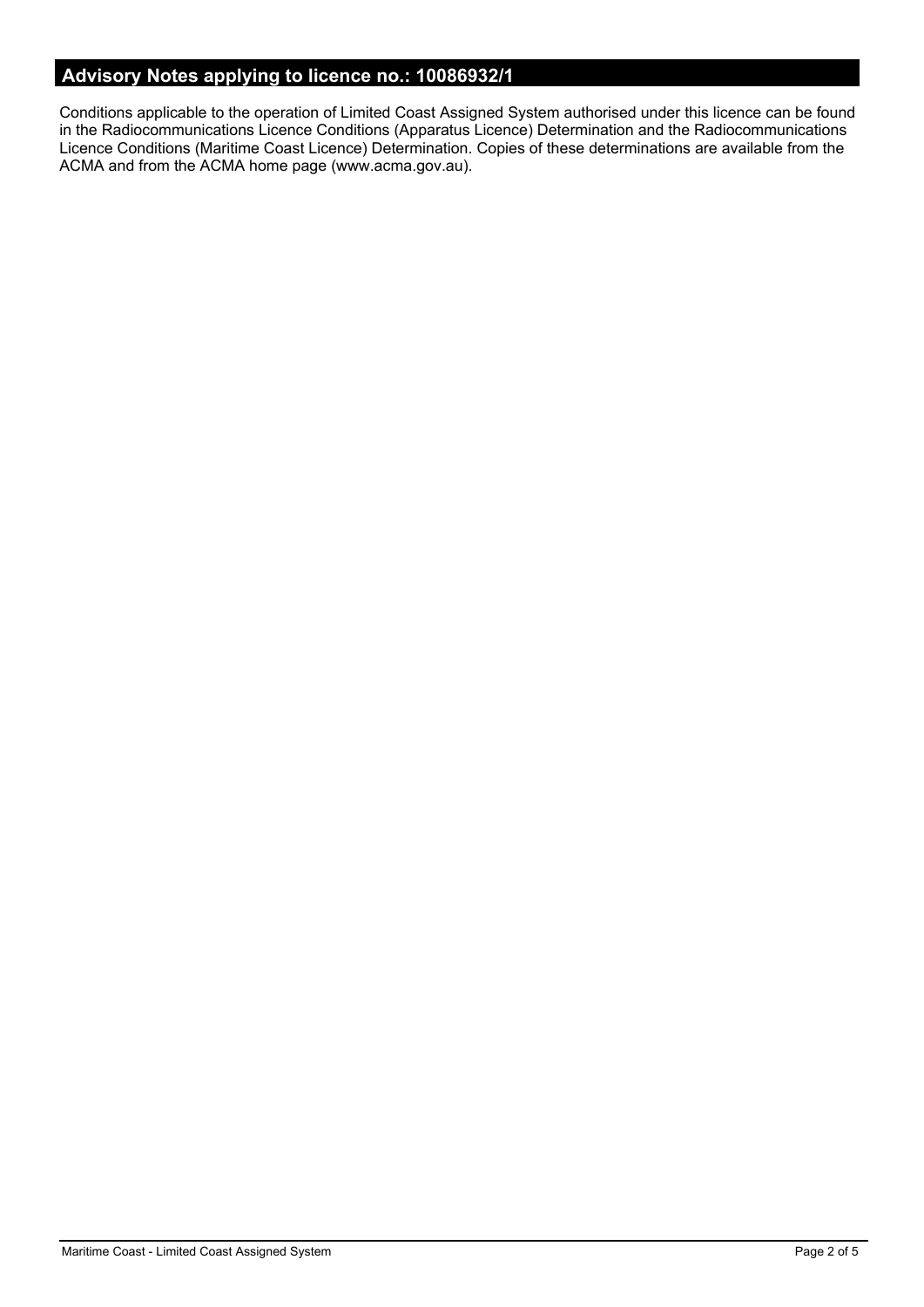### **Technical characteristics**

Below is a summary of the technical characteristics of the licensed service. Further technical details not displayed here may be found on the ACMA website.

### **Main Station Site**

#### **Station 1:**

| <b>Site details</b>        |                                                            |  |
|----------------------------|------------------------------------------------------------|--|
| Site ID                    | 9019696                                                    |  |
| Site address               | Ichthys Explorer, Ichthys Gas Field 374 km North of, DERBY |  |
| Co-ordinates (GDA94)       | Latitude: -13.939002<br>Longitude: 123.297810              |  |
| <b>Transmitter details</b> |                                                            |  |
| Assigned frequency         | 161.975000 MHz                                             |  |
| <b>Bandwidth</b>           | 25.0000 kHz                                                |  |
| Freq. assign. ID           | 0001664504                                                 |  |
| Transmitter power          | 12.50 W                                                    |  |
| <b>EIRP</b>                | 21.00 W                                                    |  |
| Emission designator        | 25K0F2D                                                    |  |
| Antenna details            |                                                            |  |
| Antenna ID                 | 70070                                                      |  |
| Antenna polarisation       | V - Vertical linear                                        |  |
| Antenna azimuth            |                                                            |  |
| Antenna height (m)         | 30                                                         |  |
| Antenna type               | Dipole-D                                                   |  |
| <b>Receiver details</b>    |                                                            |  |
| Assigned frequency         | 161.975000 MHz                                             |  |
| <b>Bandwidth</b>           | 25.0000 kHz                                                |  |
| Freq. assign. ID           | 0001664505                                                 |  |
| Transmitter power          | N/A                                                        |  |
| <b>EIRP</b>                | N/A                                                        |  |
| Emission designator        | 25K0F2D                                                    |  |
| Antenna details            |                                                            |  |
| Antenna ID                 | 70070                                                      |  |
| Antenna polarisation       | V - Vertical linear                                        |  |
| Antenna azimuth            |                                                            |  |
| Antenna height (m)         | 30                                                         |  |
| Antenna type               | Dipole-D                                                   |  |

# **Special Conditions applying to Station 1**

The level of power in the adjacent channel must not exceed -22dBm.

The level of all discreet spurious components, measured at the output of the transmitter, must not exceed -30dBm.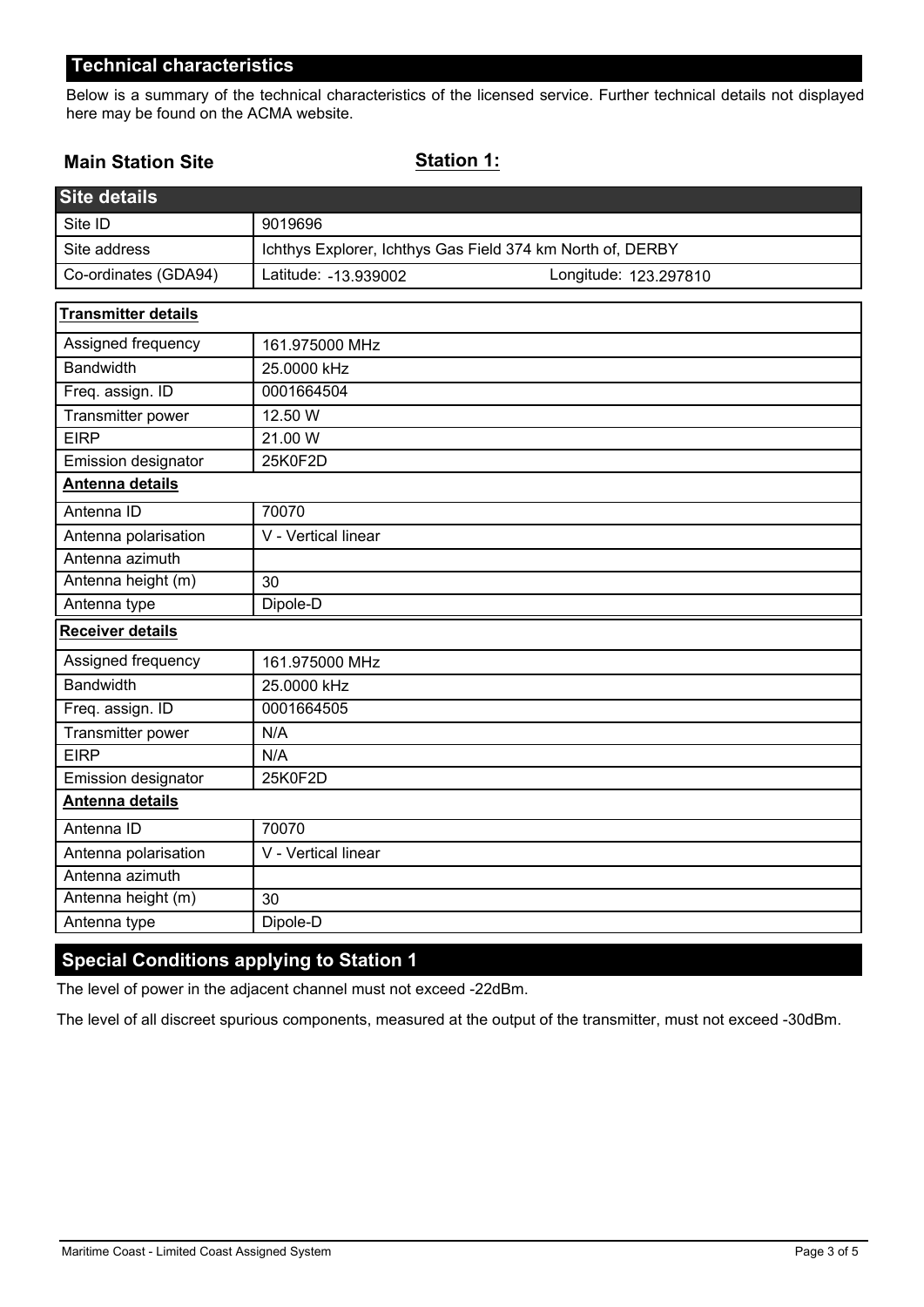# **Technical characteristics**

Below is a summary of the technical characteristics of the licensed service. Further technical details not displayed here may be found on the ACMA website.

#### **Supplementary Station Site**

**Station 2:**

| <b>Site details</b>        |                                                            |  |
|----------------------------|------------------------------------------------------------|--|
| Site ID                    | 9019696                                                    |  |
| Site address               | Ichthys Explorer, Ichthys Gas Field 374 km North of, DERBY |  |
| Co-ordinates (GDA94)       | Latitude: - 13.939002<br>Longitude: 123.297810             |  |
| <b>Transmitter details</b> |                                                            |  |
| Assigned frequency         | 161.975000 MHz                                             |  |
| <b>Bandwidth</b>           | 25.0000 kHz                                                |  |
| Freq. assign. ID           | 0001664506                                                 |  |
| Transmitter power          | 12.50 W                                                    |  |
| <b>EIRP</b>                | 21.00 W                                                    |  |
| Emission designator        | 25K0F2D                                                    |  |
| Antenna details            |                                                            |  |
| Antenna ID                 | 70070                                                      |  |
| Antenna polarisation       | V - Vertical linear                                        |  |
| Antenna azimuth            |                                                            |  |
| Antenna height (m)         | 30                                                         |  |
| Antenna type               | Dipole-D                                                   |  |
| <b>Receiver details</b>    |                                                            |  |
| Assigned frequency         | 161.975000 MHz                                             |  |
| <b>Bandwidth</b>           | 25.0000 kHz                                                |  |
| Freq. assign. ID           | 0001664507                                                 |  |
| Transmitter power          | N/A                                                        |  |
| <b>EIRP</b>                | N/A                                                        |  |
| Emission designator        | 25K0F2D                                                    |  |
| Antenna details            |                                                            |  |
| Antenna ID                 | 70070                                                      |  |
| Antenna polarisation       | V - Vertical linear                                        |  |
| Antenna azimuth            |                                                            |  |
| Antenna height (m)         | 30                                                         |  |
| Antenna type               | Dipole-D                                                   |  |

# **Special Conditions applying to Station 2**

The level of power in the adjacent channel must not exceed -22dBm.

The level of all discreet spurious components, measured at the output of the transmitter, must not exceed -30dBm.